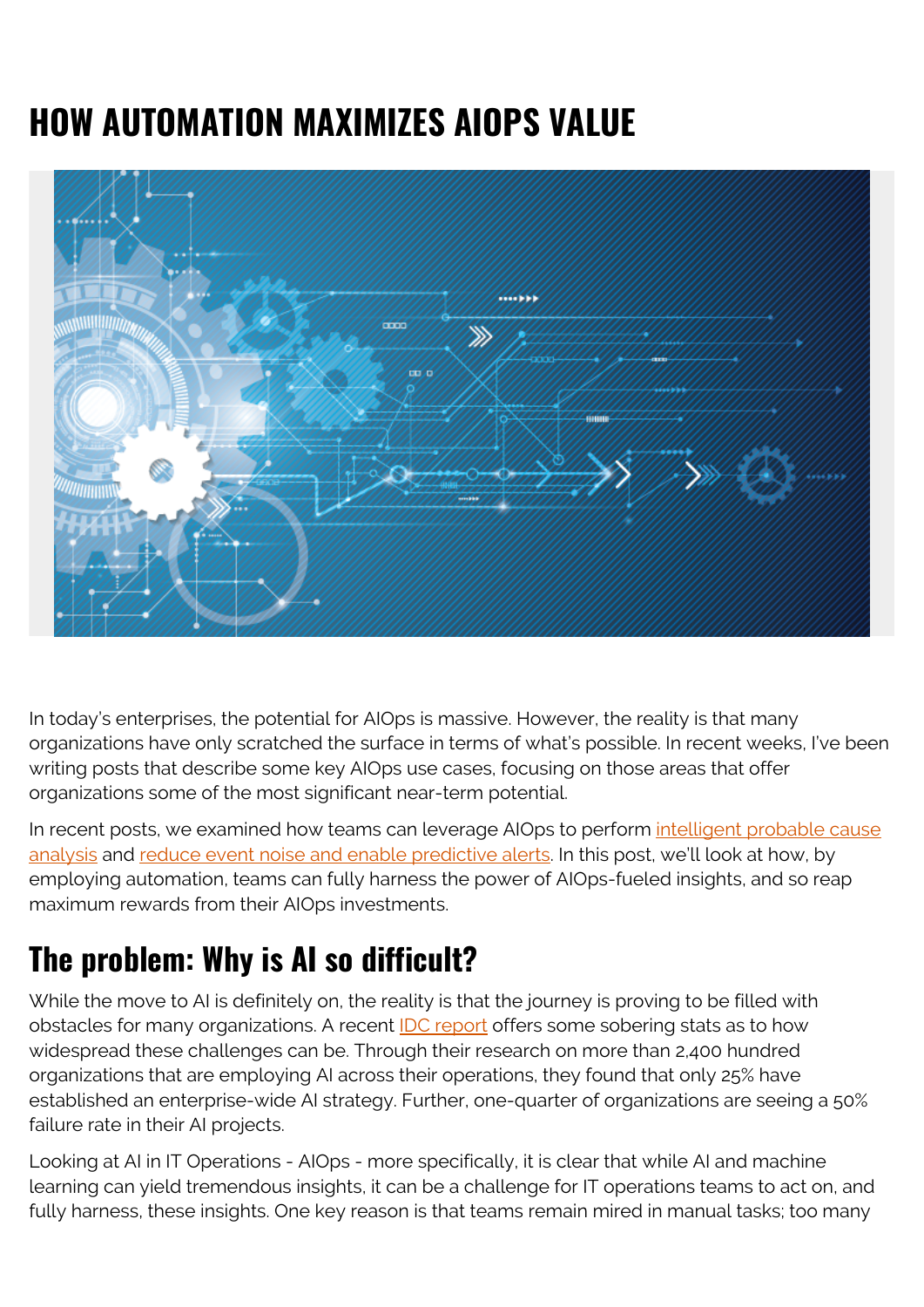efforts are time consuming, costly, and error prone. Exacerbating matters is the siloed nature of many IT organizations. Different teams are often employing distinct tools and workflows, which presents increasing problems as environments continue to grow more complex, dynamic, and interconnected. These disjointed, labor-intensive efforts have profound implications for teams:

- It takes too long for staff to resolve issues, putting SLA compliance at risk.
- Struggling to keep pace with existing implementations, teams are ill equipped to support innovation and strategic efforts.

Not only do these manual efforts hinder staff efficiency and organizational agility; they limit the team's ability to act on insights from machine learning and analytics. Therefore, adopting an AIOps strategy but leaving teams to struggle with these manual efforts will diminish the benefits of AIOps investments or negate the value completely. Ultimately, to fully capitalize on the advantages of AIOps, IT teams need to address these shortcomings.

# **Key AIOps capabilities**

To make AIOps initiatives pay off fully for the organization, it is vital for teams to leverage AIOps' rich, machine-learning-driven insights to power automation. Automation represents a key way to ensure that the insights delivered by AIOps ultimately are employed to maximum advantage. For example, automated remediation can be a key initiative that delivers significant near-term value. IT Ops teams can automate the triage and remediation of commonly recurring issues and tasks, such as restarting services, cleaning up temporary resources, and provisioning additional capacity. This automation can deliver significant enhancements in staff efficiency, mean-time-to-resolution metrics, and service levels.

In our earlier post, we'd outlined how AIOps can power [intelligent probable cause analysis](https://blogs.bmc.com/blogs/probable-cause-analysis-a-key-value-driver-of-aiops/) that enables the fast identification of the cause of issues. Automation represents an optimal complement to this capability, ensuring team can both find—and fix—issues fast.

In addition, automated, closed-loop processes with the service desk can be established, setting the stage to maximize automation through the entire lifecycle from event identification to ticket generation to remediation, change and incident management and ticket close. This is an excellent step towards breaking down the silos between ITOM and ITSM to drive maximum value from AI for the business.

## **Benefits of AIOps**

Through employing AIOps to establish automation, organizations are realizing a number of compelling benefits:

- Speeding remediation workflows, enabling up to 75% improvements in mean-time-toresolution metrics.
- Reducing costs and risk by minimizing the potential for human errors.
- Offloading repetitive administrative tasks from skilled IT resources, enabling them to focus on higher value, more strategic efforts.
- Facilitating the unified, end-to-end workflows that help bridge the gaps that often exist between various groups in the IT organization, including IT operations and IT service management.